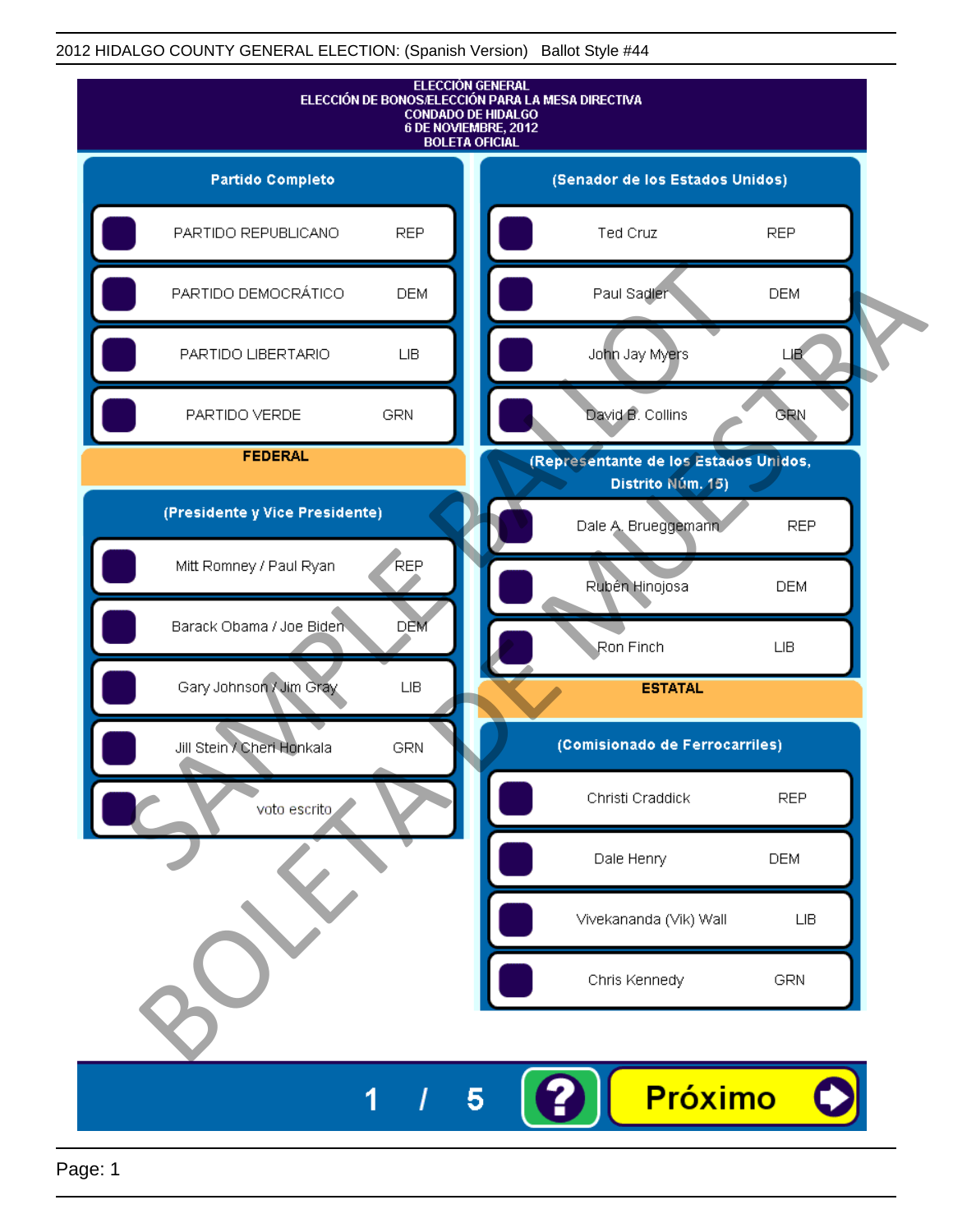

Page: 2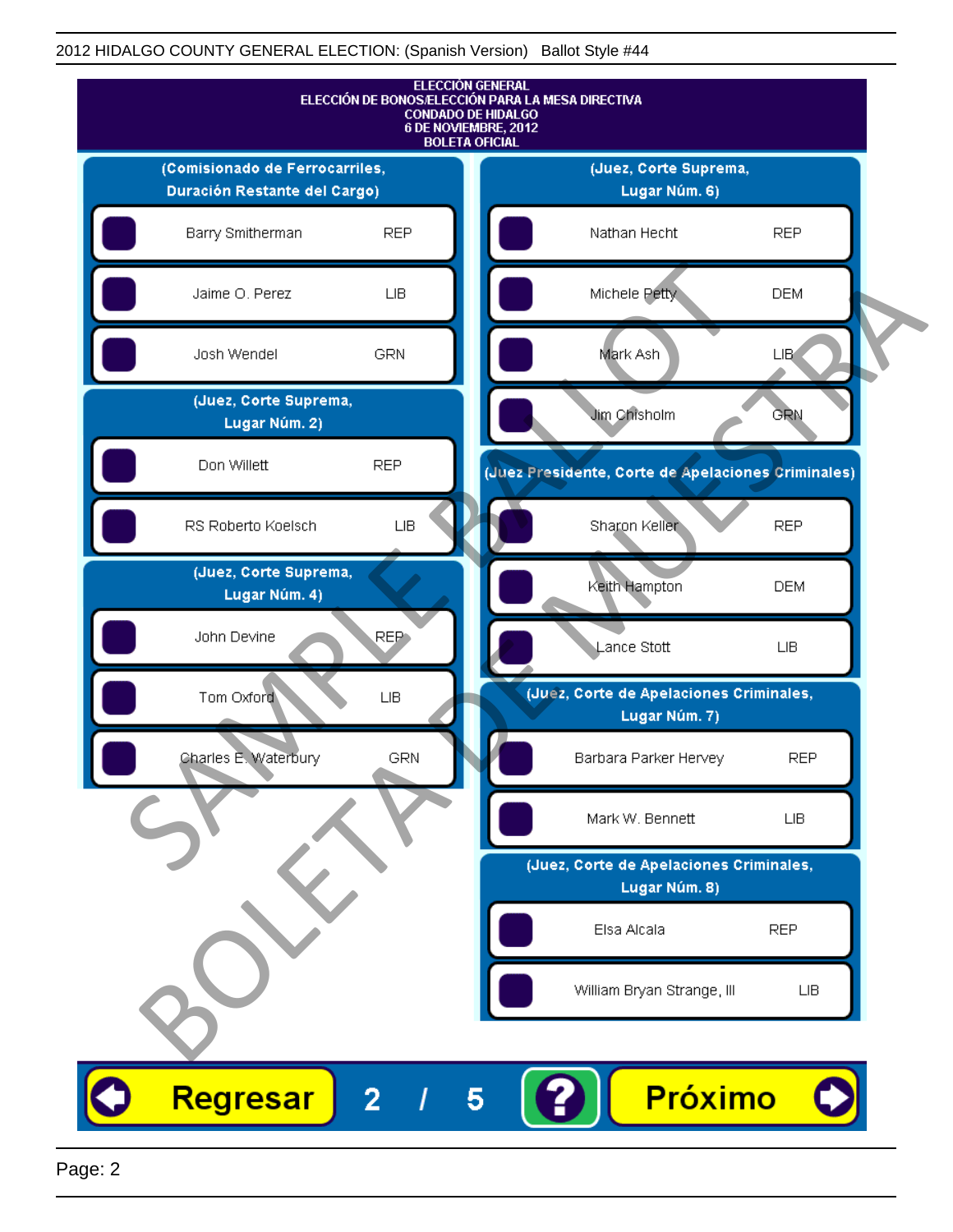

Page: 3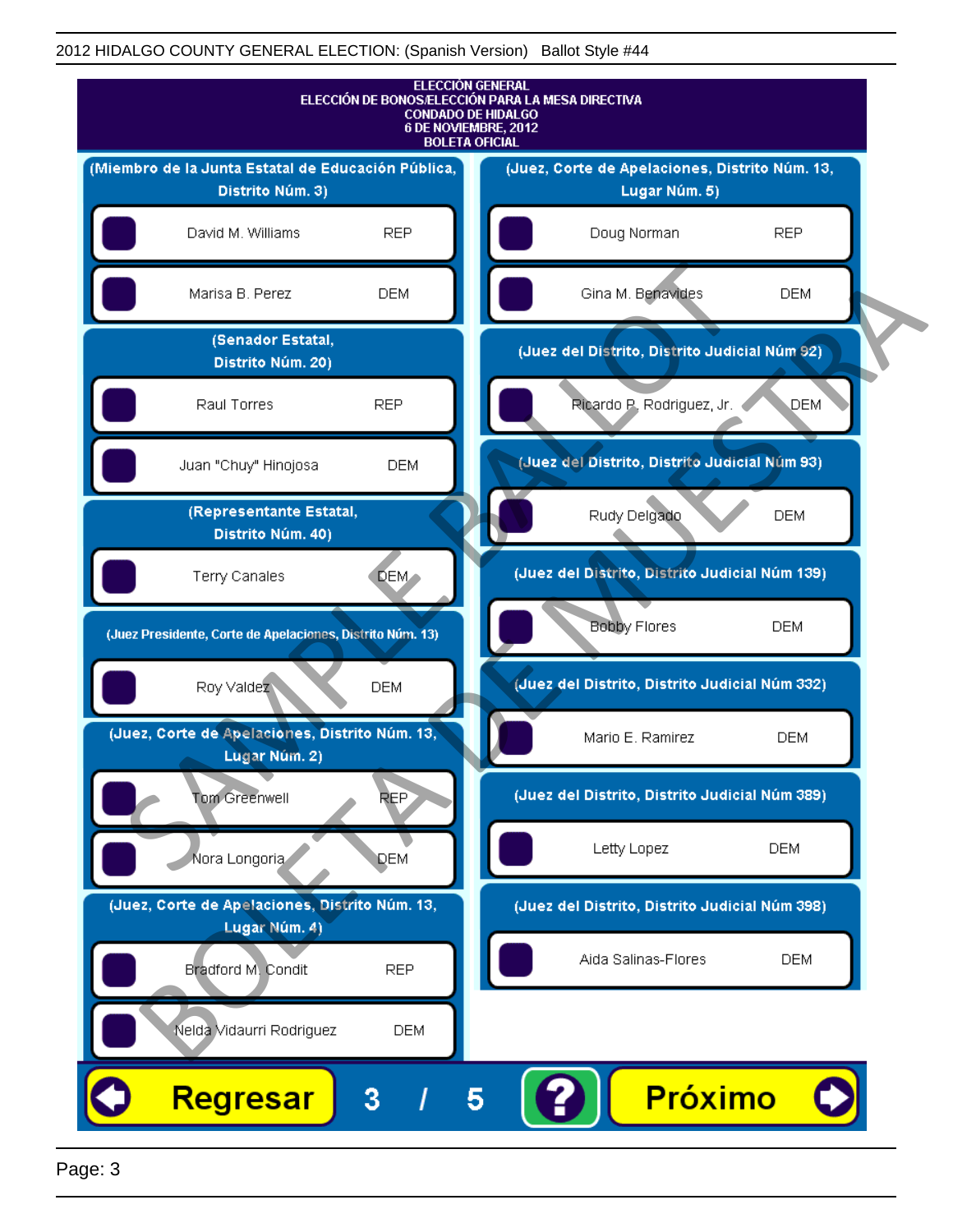| <b>ELECCIÓN GENERAL</b><br>ELECCIÓN DE BONOS/ELECCIÓN PARA LA MESA DIRECTIVA<br><b>CONDADO DE HIDALGO</b><br>6 DE NOVIEMBRE, 2012<br><b>BOLETA OFICIAL</b> |                                                                         |
|------------------------------------------------------------------------------------------------------------------------------------------------------------|-------------------------------------------------------------------------|
| (Juez del Distrito, Distrito Judicial Núm 430)                                                                                                             | <b>DISTRITO ESCOLAR CONSOLIDADO INDEPENDIENTE</b><br><b>DE EDINBURG</b> |
| Israel Ramon, Jr.<br><b>DEM</b>                                                                                                                            | (PARA SINDICO ESCOLAR,<br>Lugar Número 4)                               |
| (Juez del Distrito, Distrito Judicial Núm 449)                                                                                                             | Alex Rios                                                               |
| Jesse Contreras<br><b>DEM</b>                                                                                                                              | Robert Peña Jr.                                                         |
| <b>CONDADO</b>                                                                                                                                             | lrma Salazar Peña                                                       |
| (Sherife)                                                                                                                                                  | Alfredo Salinas                                                         |
| Robert Caples<br><b>REP</b>                                                                                                                                | (PARA SINDICO ESCOLAR,<br>Lugar Número 6)                               |
| Guadalupe "Lupe" Trevino<br>DEM                                                                                                                            | Xavier Salinas                                                          |
| DISTRITO DE DRENAJE NUMERO UNO DEL CONDADO<br>DE HIDALGO, TEXAS                                                                                            | Carmen Gonzalez                                                         |
| <b>ELECCIÓN DE BONOS</b>                                                                                                                                   | (PARA SINDICO ESCOLAR,                                                  |
| (LA EMISIÓN DE BONOS EN LA CANTIDAD DE<br>\$184,000,000.00 Y LA IMPOSICIÓN DE IMPUESTOS                                                                    | Lugar Número 7)                                                         |
| SUFICIENTES PARA PAGAR LOS BONOS PARA<br>MEJORAS AL SISTEMA DE DESAGUE DEL DISTRITO?)                                                                      | Jaime Solis                                                             |
| A FAVOR                                                                                                                                                    | Ciro Trevino                                                            |
| EN CONTRA                                                                                                                                                  |                                                                         |
|                                                                                                                                                            |                                                                         |
|                                                                                                                                                            |                                                                         |
| Regresar<br>5<br>4                                                                                                                                         | <b>Próximo</b>                                                          |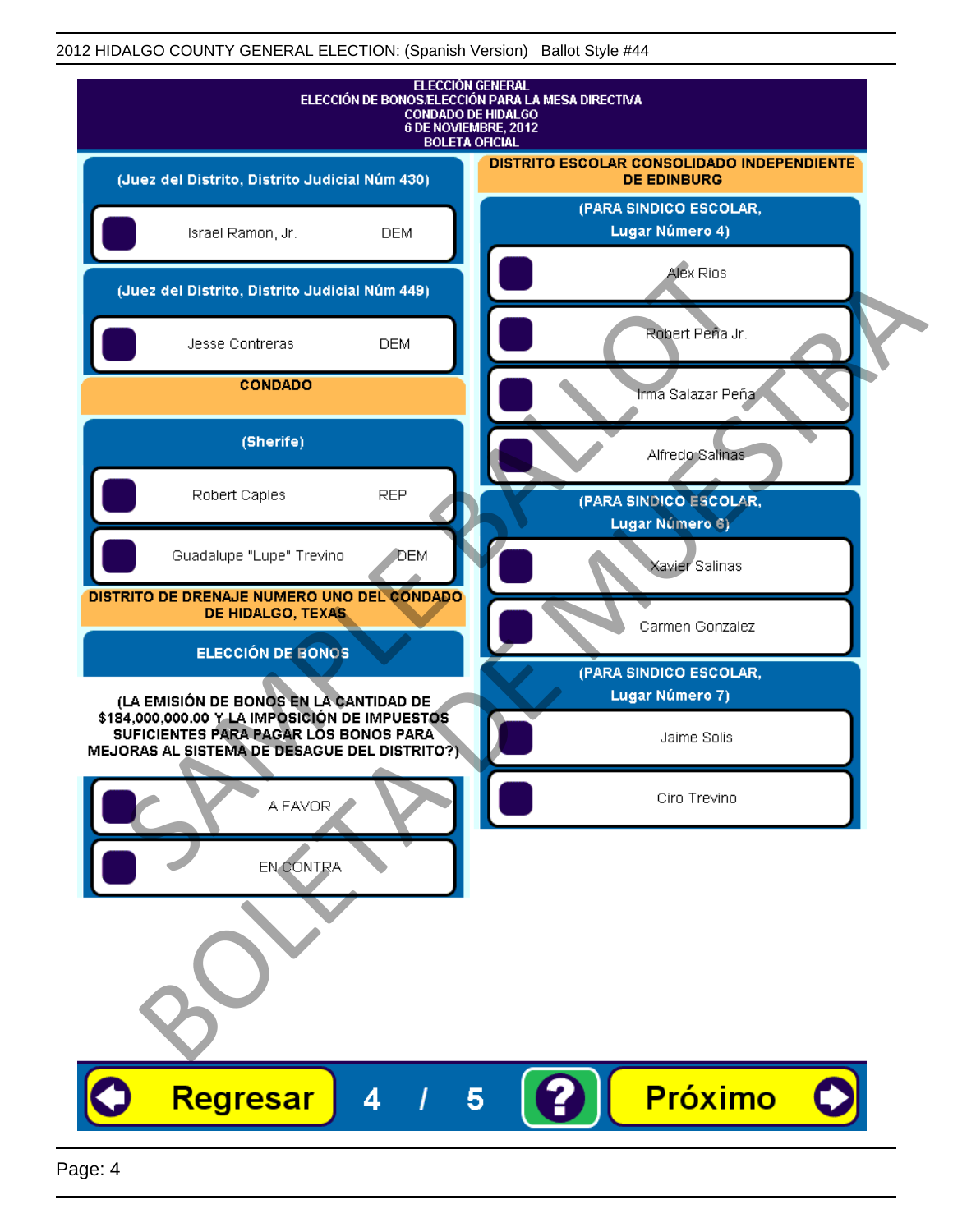#### **ELECCIÓN GENERAL** ELECCIÓN DE BONOS/ELECCIÓN PARA LA MESA DIRECTIVA CONDADO DE HIDALGO<br>6 DE NOVIEMBRE, 2012 **BOLETA OFICIAL**

Revisar

#### CANDIDATO SIN CONTENDIENTE DECLARADO ELECTO

(Juez, Corte de Ley del Condado, Núm. 7) Sergio Valdez (DEM)

(Asesor-Colector de Impuestos del Condado)

Fallo Fall Willdrea, J.I. (DEM)<br>
Consistionado el Condado, Precincto Núm. 1)<br>
A.C. Cuellar Jr. (DEM)<br>
Ullez de Paz, Precinto Núm. 1)<br>
Juez de Paz, Precinto Núm. 1, Lugar Núm. 1)<br>
Gilberto Sentr (DEM)<br>
Robert M. "Bobby" Con misionado del Condiado, Precincto Núm. 1)<br>
Andro del Condiado, Precincto Núm. 3)<br>
ez de Paz, Precinto Núm. 21<br>
algo M. Picer Lo Saerz, (CIEM)<br>
algo M. Picer Lo Saerz, (CIEM)<br>
algo M. Picer Lo Saerz, (CIEM)<br>
ez de Paz, Prec

Regresar

5

5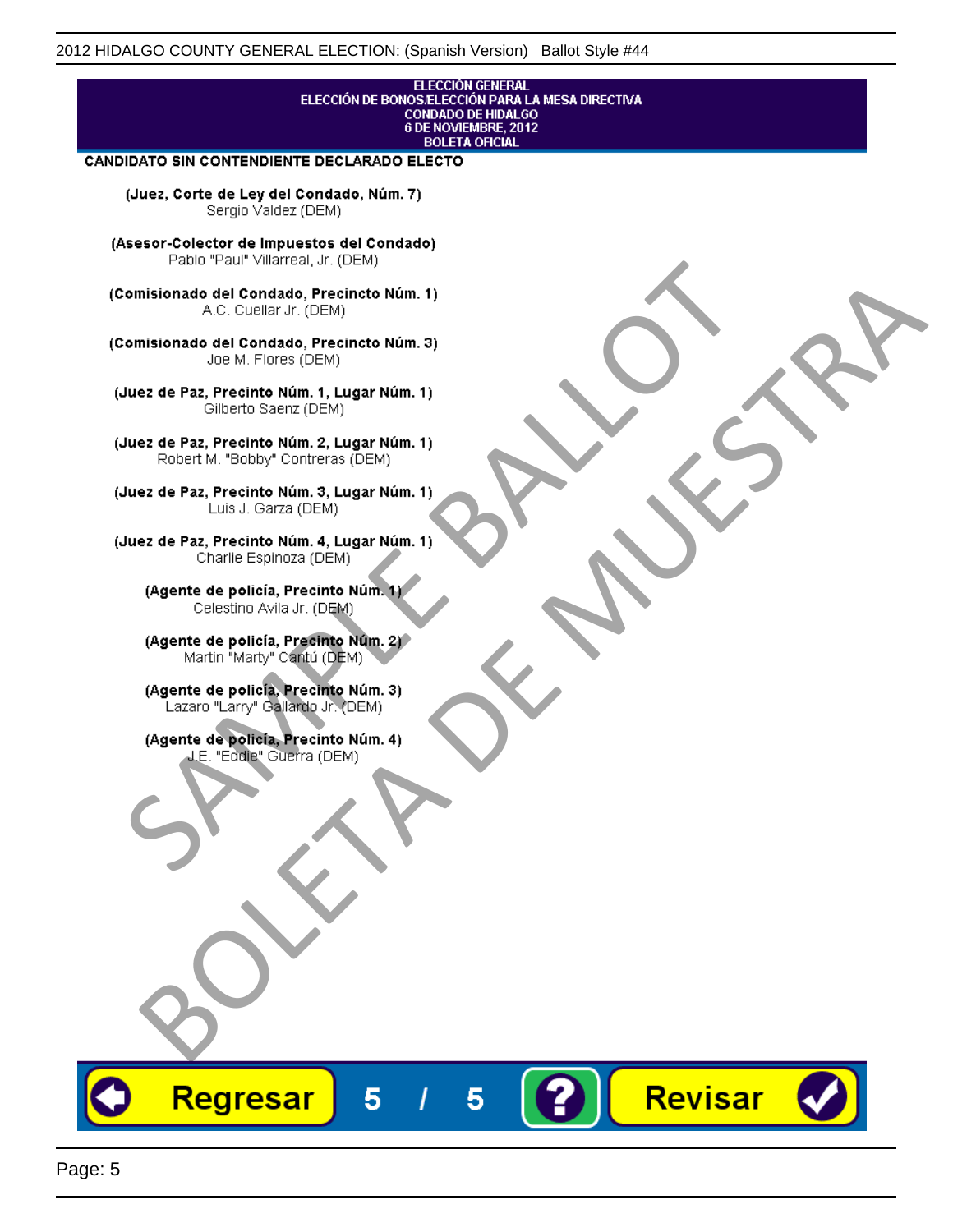# Resumen de instrucciones para la boleta electoral.

Presione el nombre del candidato o el título de la contienda para volver a la contienda.

El botón Votar se iluminará

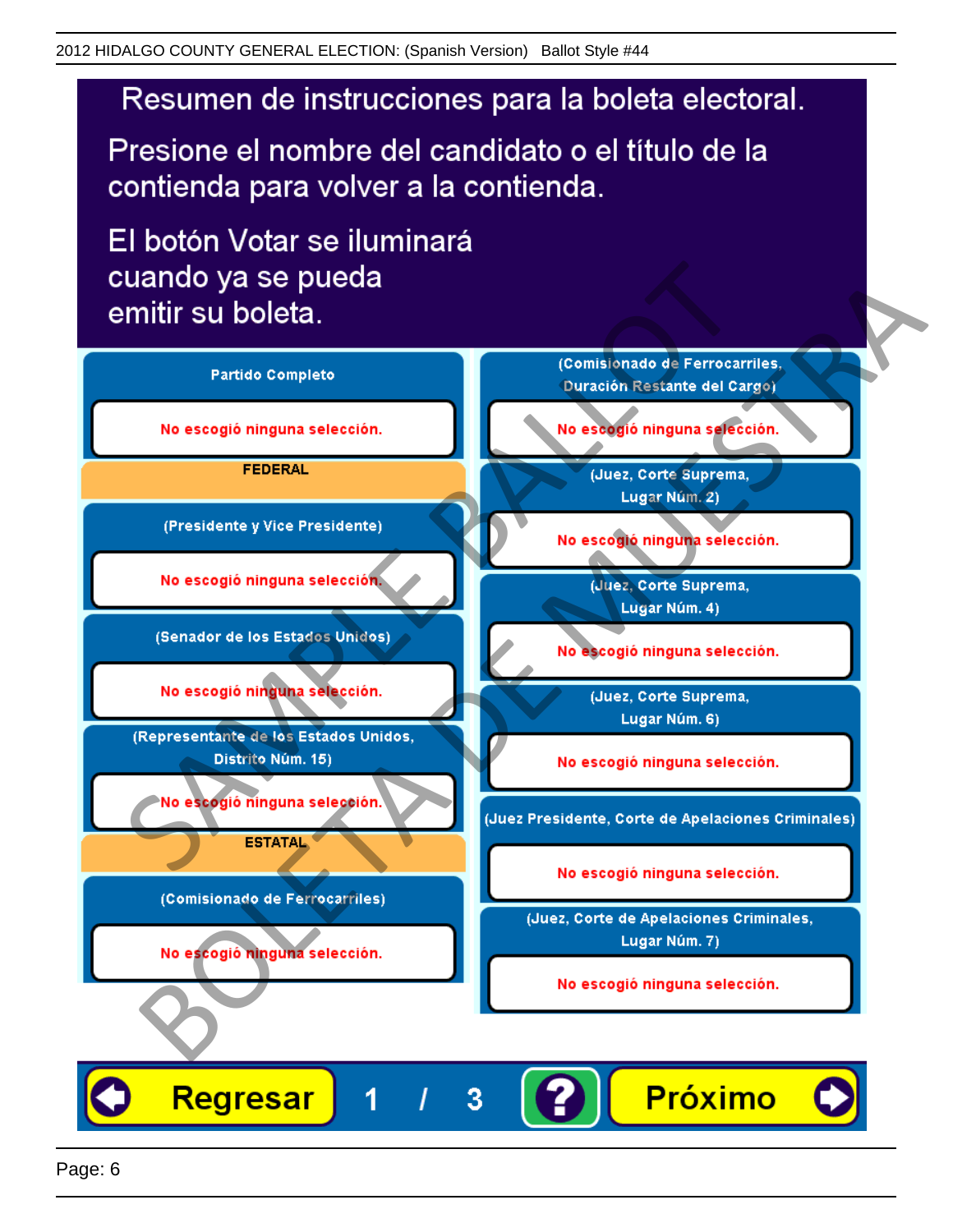# Resumen de instrucciones para la boleta electoral.

Presione el nombre del candidato o el título de la contienda para volver a la contienda.

El botón Votar se iluminará